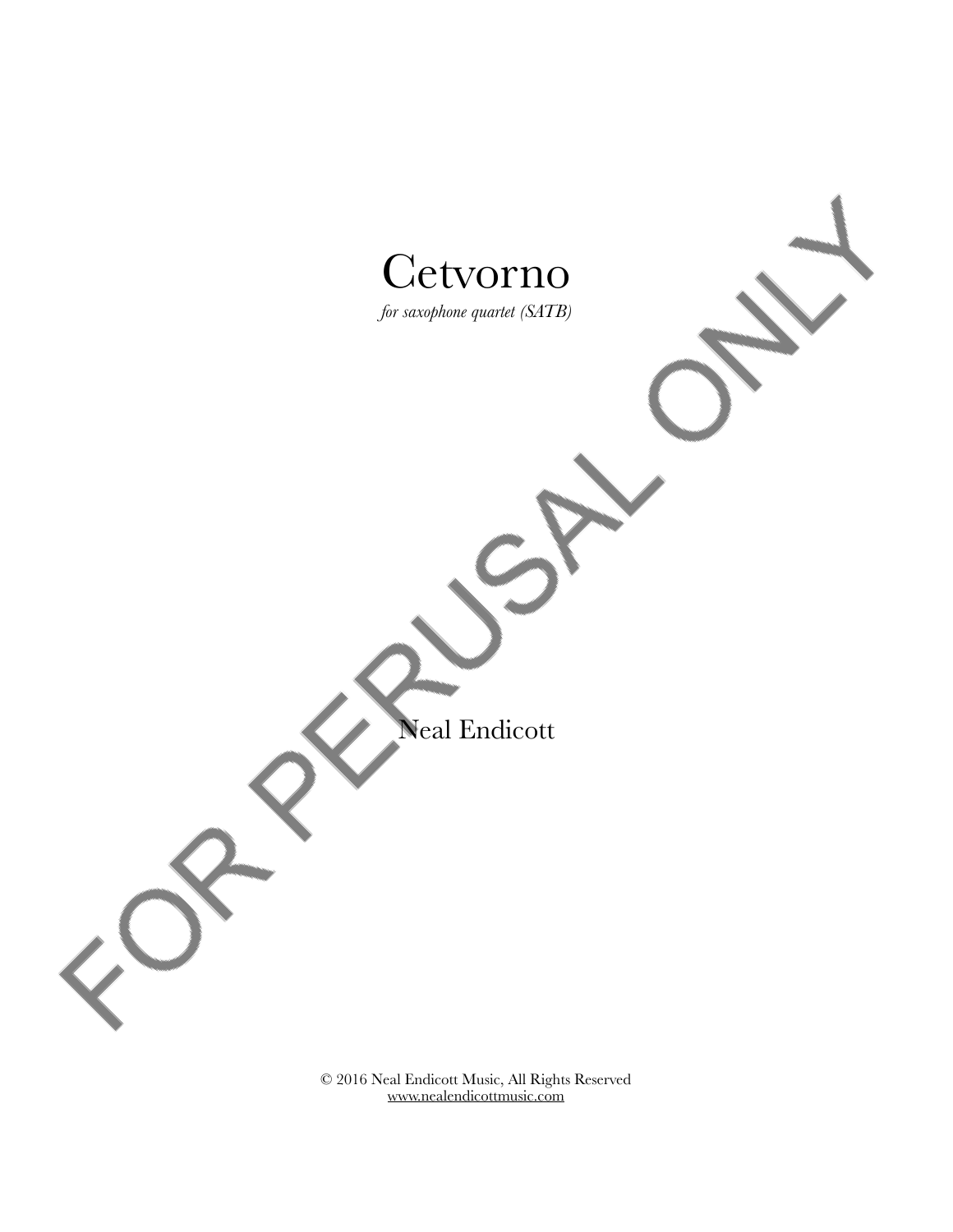FOR PERISAL ONLY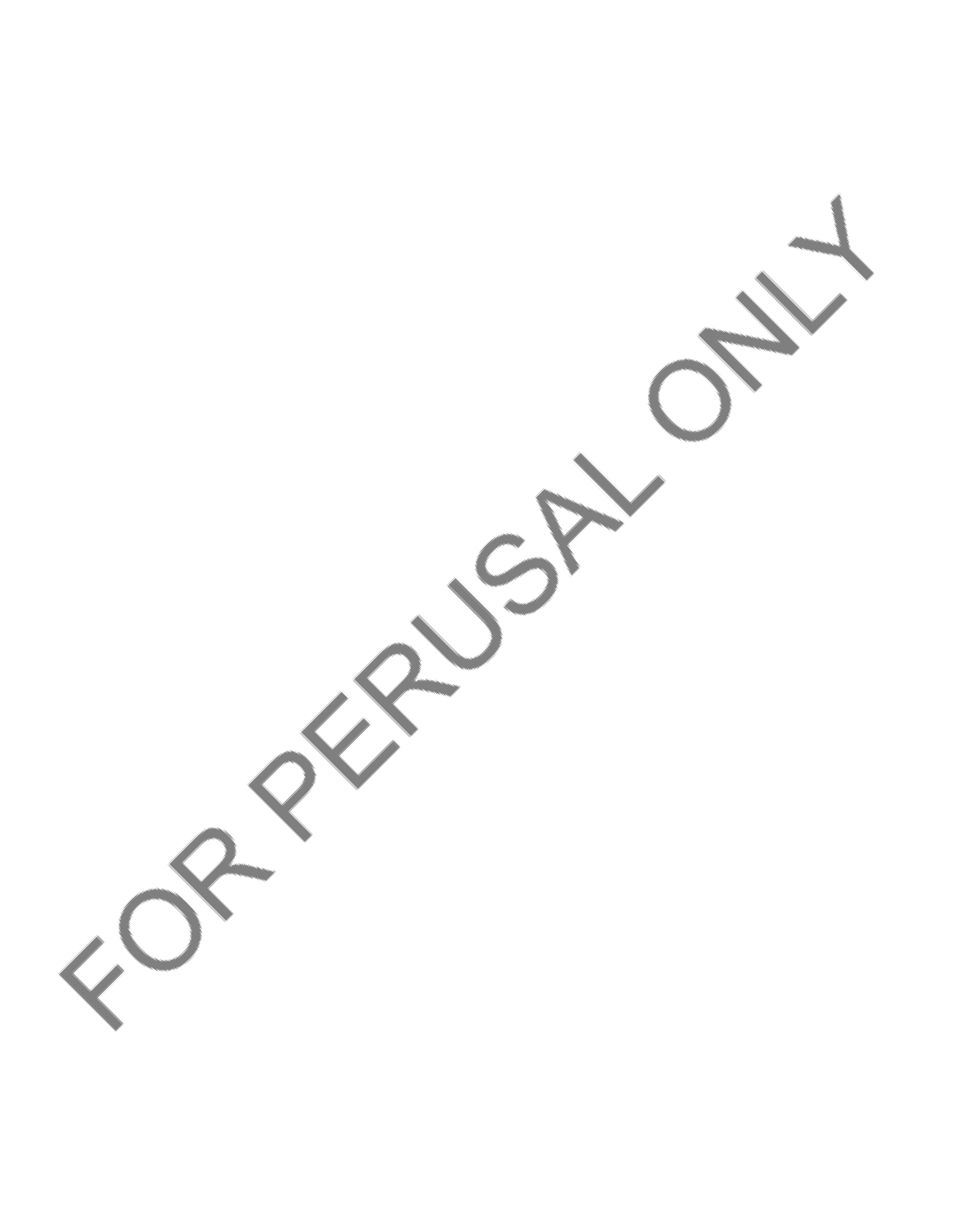## **Performance Notes**

- Accidentals apply only to the octave in which they are written
- **•** All trills are to be executed as half-step trills
- 

Slap tongue (tongue very hard with minimal air)

## **Program Notes**

*Cetvorno* refers to a metric mode in Bulgarian folk music that is the ultimate goal of the piece. The piece begins with melodic fragments and textural variance, gradually building towards a repetition of the *cetvorno* rhythm. The tension created by this ostinato breaks and the piece reverts to a sort of controlled chaos, building again to a final section wherein the melody is finally allowed to be stated in its entirety. The melody—and the pitch content of the entire piece—is constructed from a four note pitch-class cell and the intervals contained in it.

## **About the Composer**

Neal Endicott is a composer, saxophonist, and educator based out of the Lansing, Michigan area. Neal's music, which ranges from solo piano works to large-scale symphonic wind and orchestra compositions, is informed by his background in jazz, his modernist harmonic vocabulary, and a zeal for rhythmic and metric complexity largely inspired by his interest in Eastern European folk music.

Notable performances of Neal's work include the premiere of his chamber orchestra composition *Digress* by the Lviv Philharmonic as a finalist in the 2016 KLK New Music Orient/Occident Composition Competition; the premiere of his string quartet *Against the Dying of the Light* by the Susan Mayo String Quartet at the 2016 Region VI Conference of the SCI in Wichita, Kansas; *Lux Liquida,* a work commissioned and premiered by the Traverse City East Middle School Symphony Band; the premiere of *Come Slowly, Eden* by clarinetist Javier Perez-Garrido as part of the Vox Novus Fifteen-Minutes-of-Fame concert series in Alicante, Spain; and numerous performances by groups at Western Michigan University. Neal's music has also been featured on reading sessions with the WMU Symphony Orchestra, Symphonic Band, Concert Band, Ensemble Dal Niente, and the Mivos Quartet.

Neal is currently pursuing his Doctorate in Composition at Michigan State University where he studies with David Biedenbender and Alexis Bacon. He holds a Master's of Music degree in Composition from Western Michigan University where he studied under Dr. Richard Adams and served as President of the Western Student Composers Alliance. Neal has also participated in master classes and taken private lessons with Richard Danelpour, John Mackey, Dana Wilson, Dr. James Mobberly, Kathryn Salfelder, Trent Kynaston, and Dr. Scott Boerma. In addition to his degree in composition, Neal holds a Master's of Business Administration and a Bachelor's of Music in Saxophone Performance from Western Michigan University.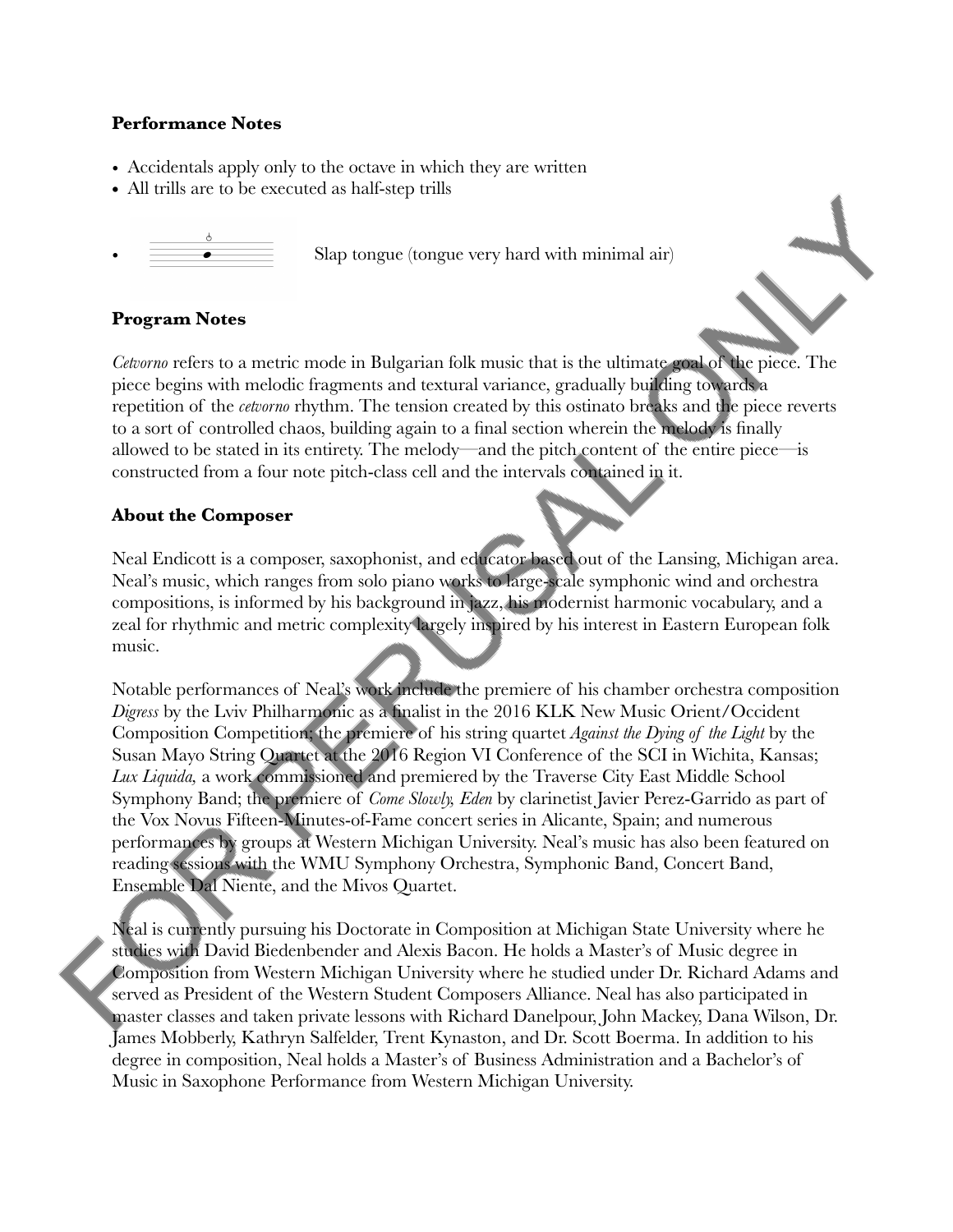## Score Cetvorno

*for saxophone quartet*

Neal Endicott (ASCAP)



© 2016 Neal Endicott/Neal Endicott Music (ASCAP) All Rights Reserved www.nealendicottmusic.com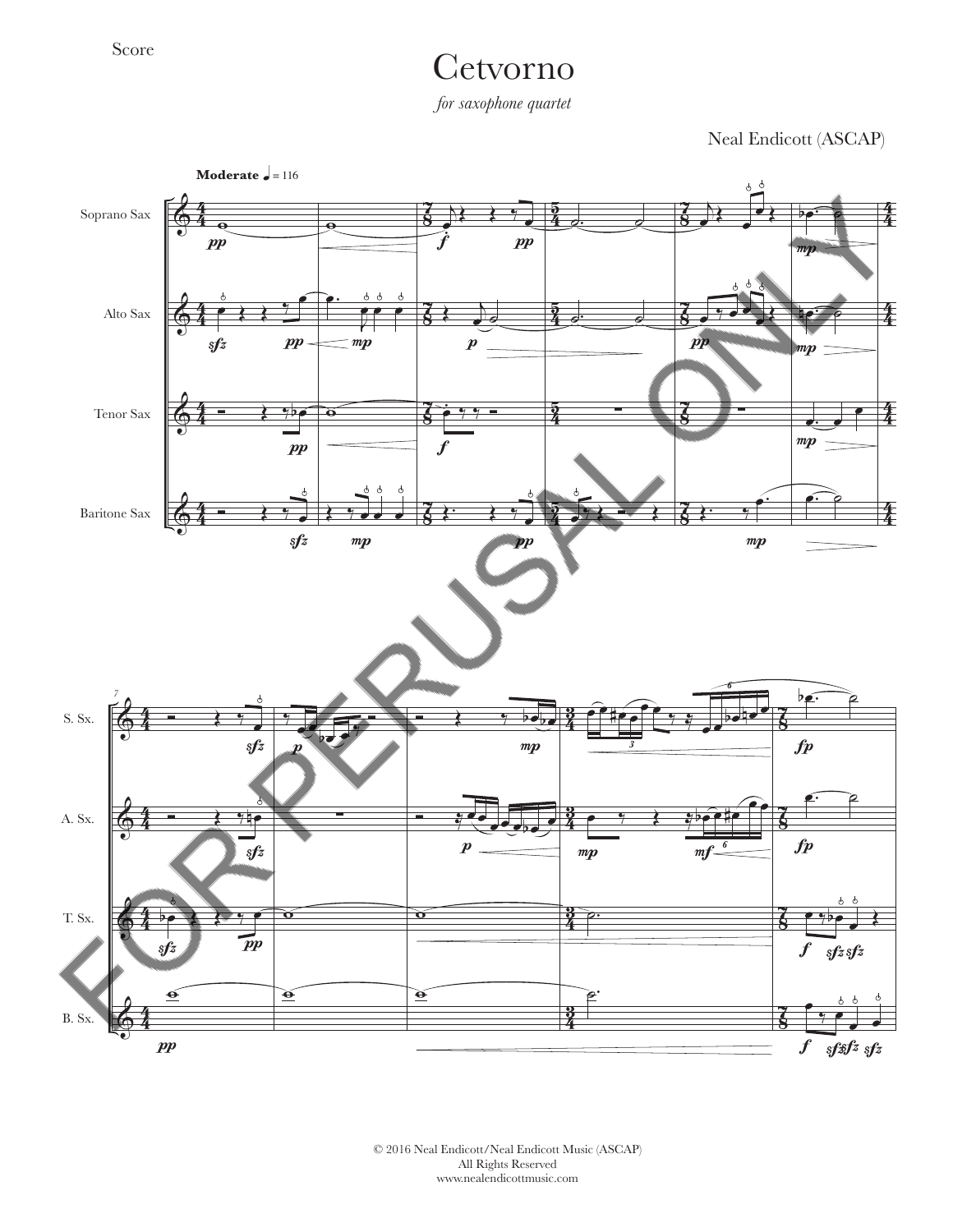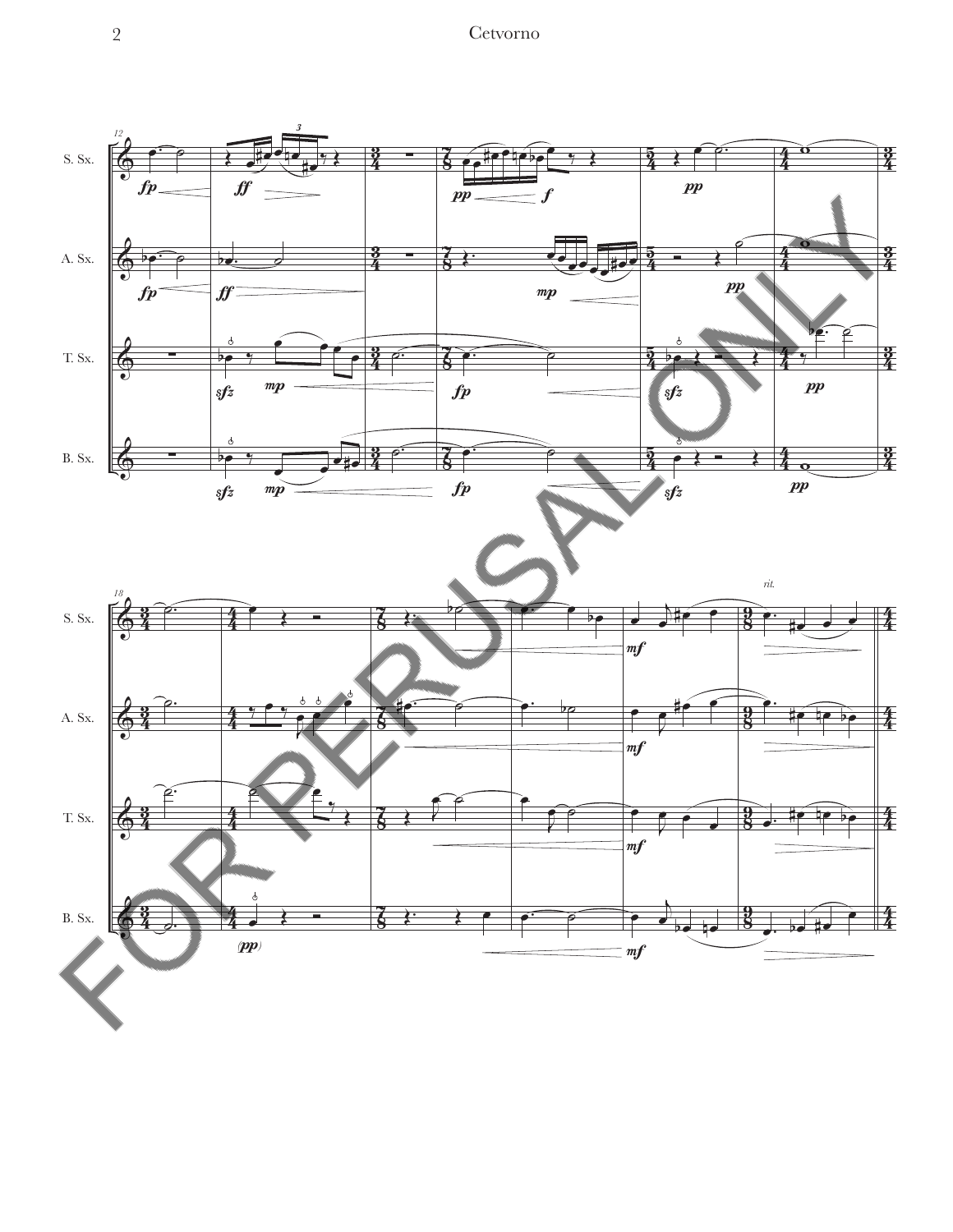![](_page_5_Figure_1.jpeg)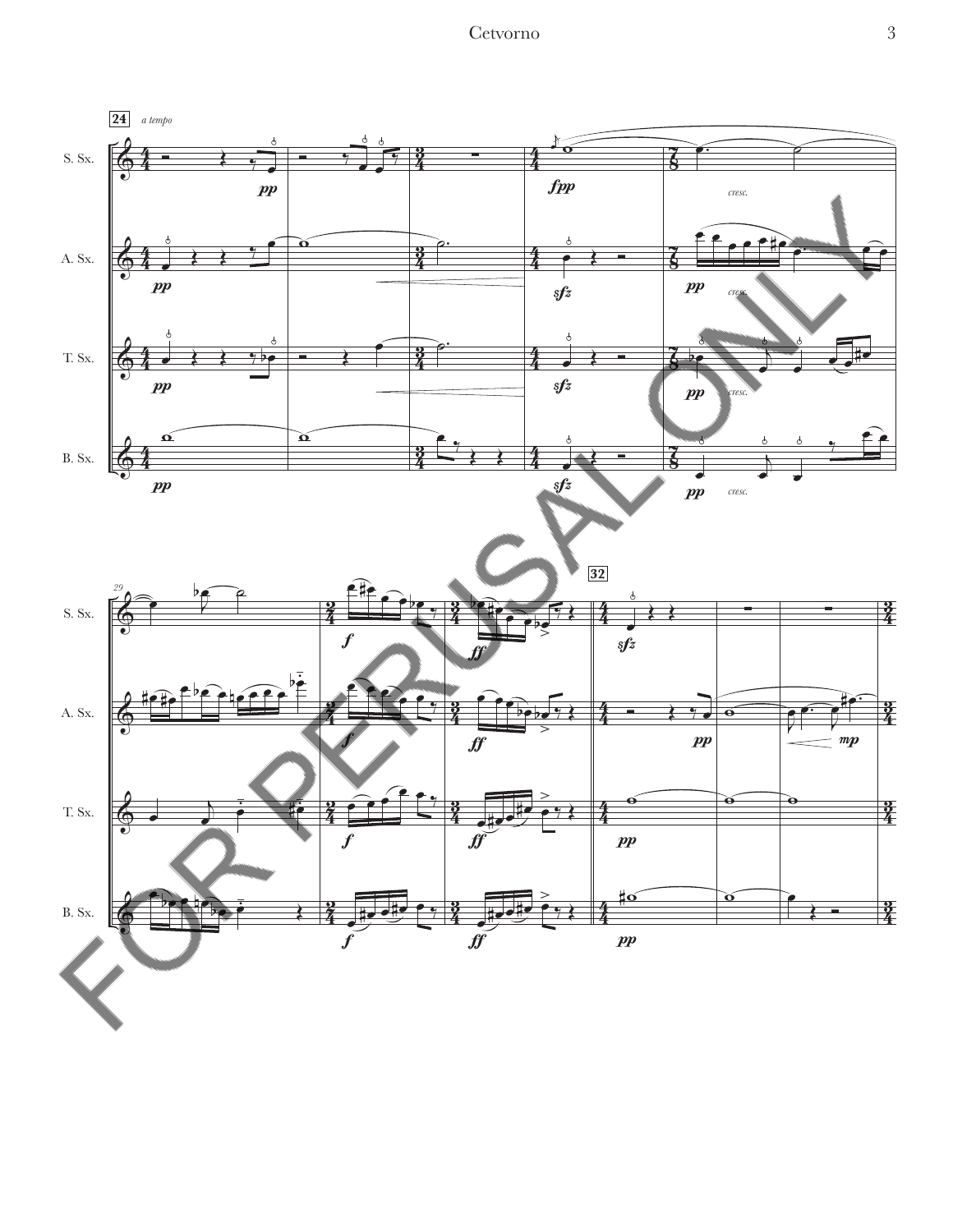![](_page_6_Figure_1.jpeg)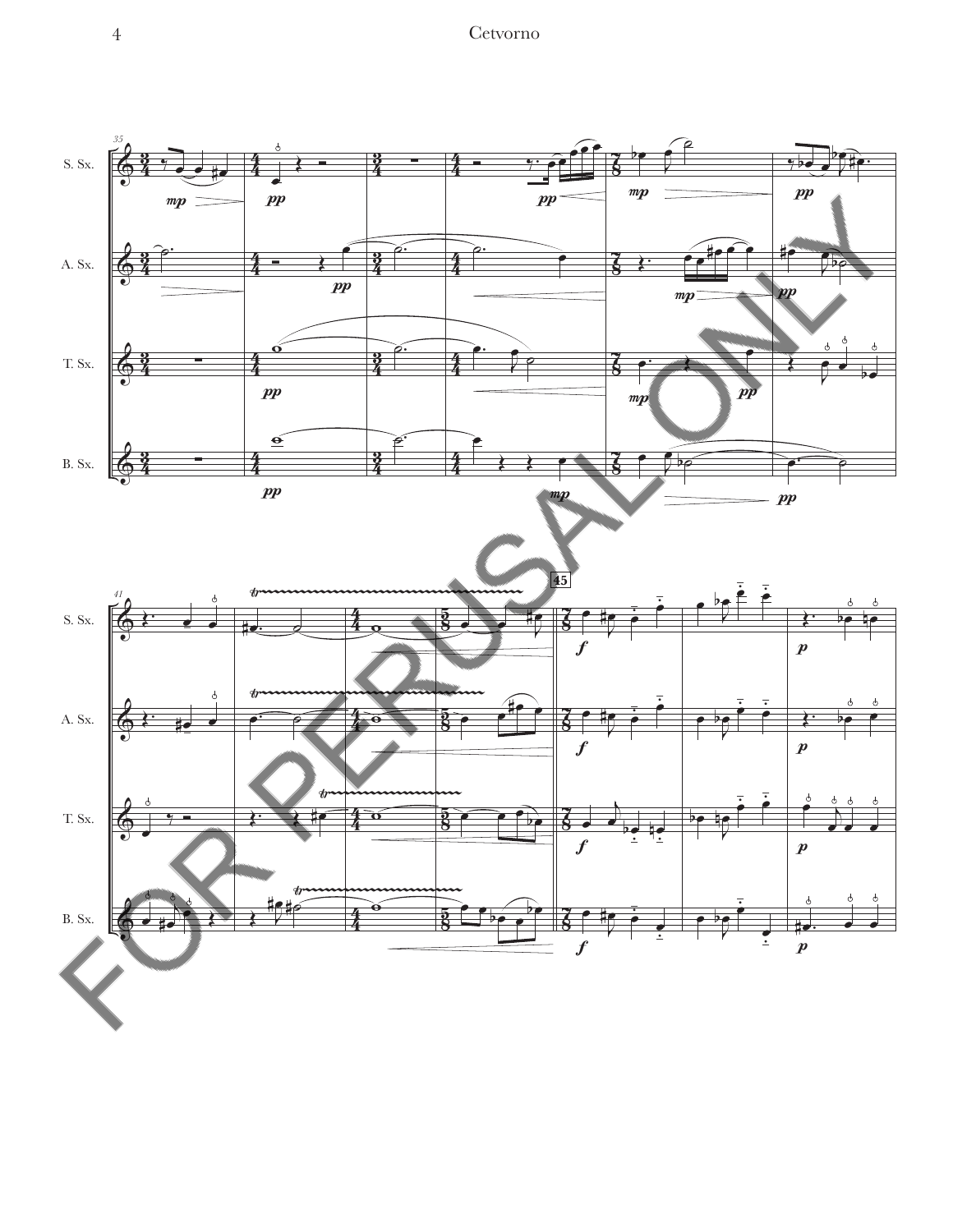![](_page_7_Figure_1.jpeg)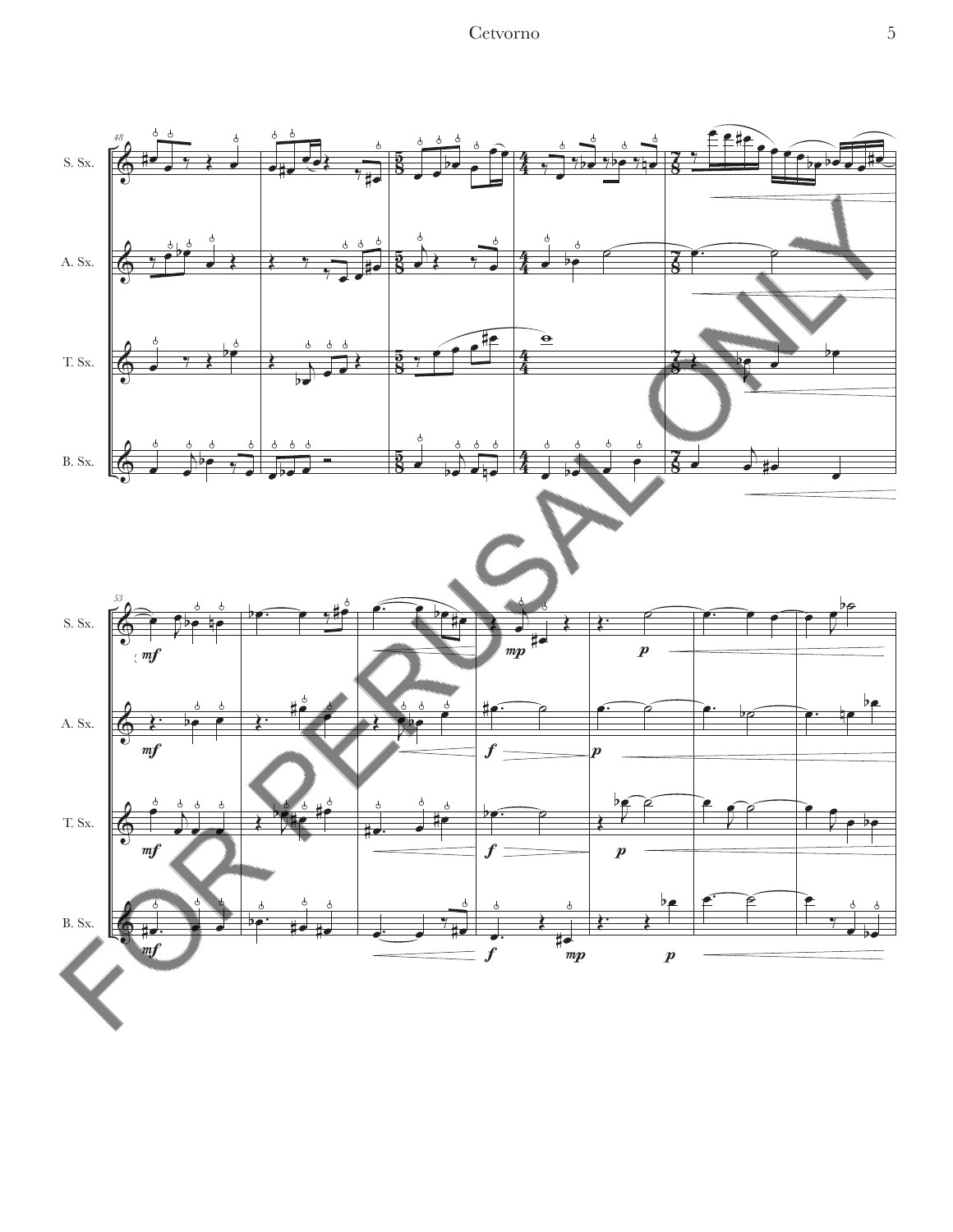![](_page_8_Figure_1.jpeg)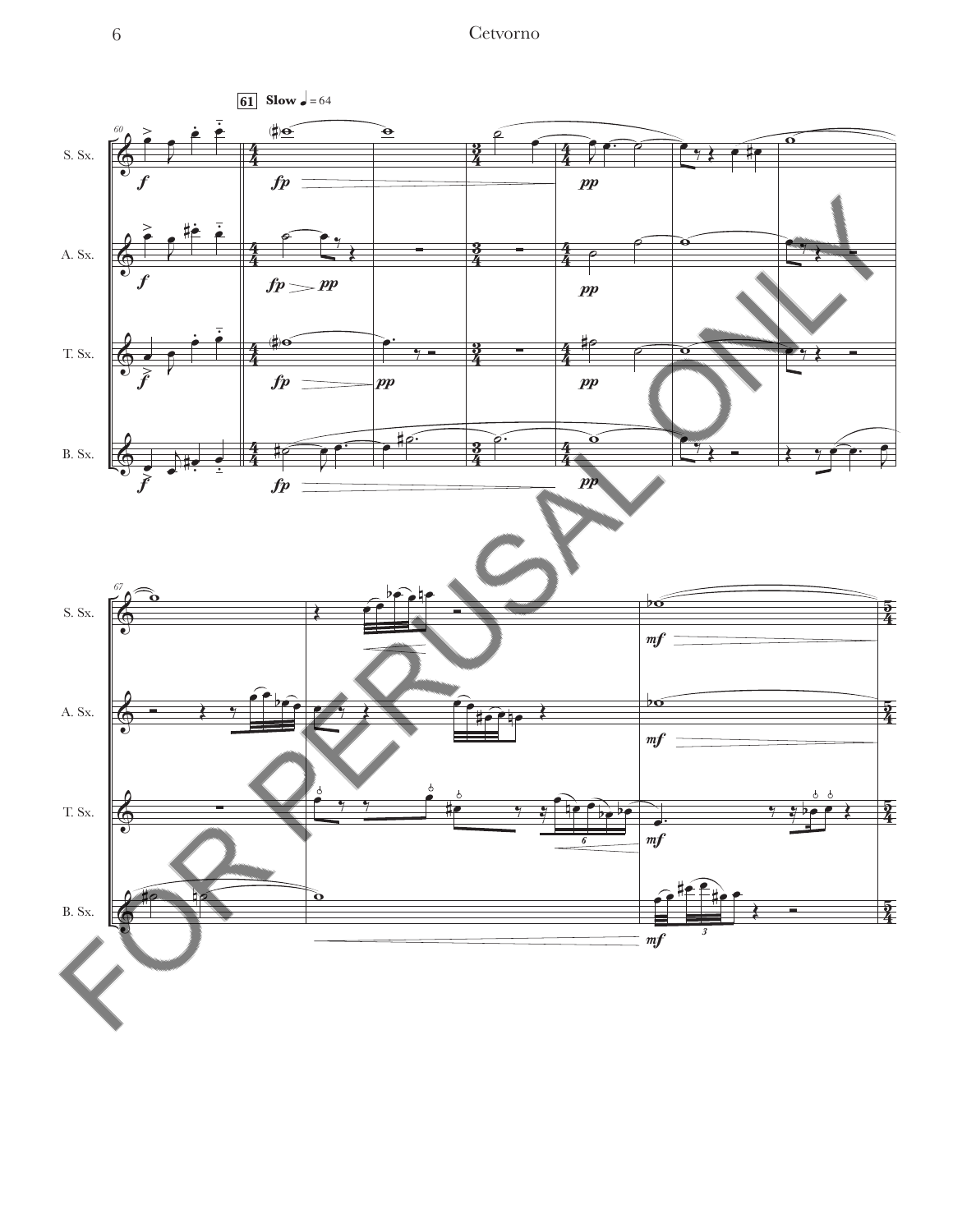![](_page_9_Figure_1.jpeg)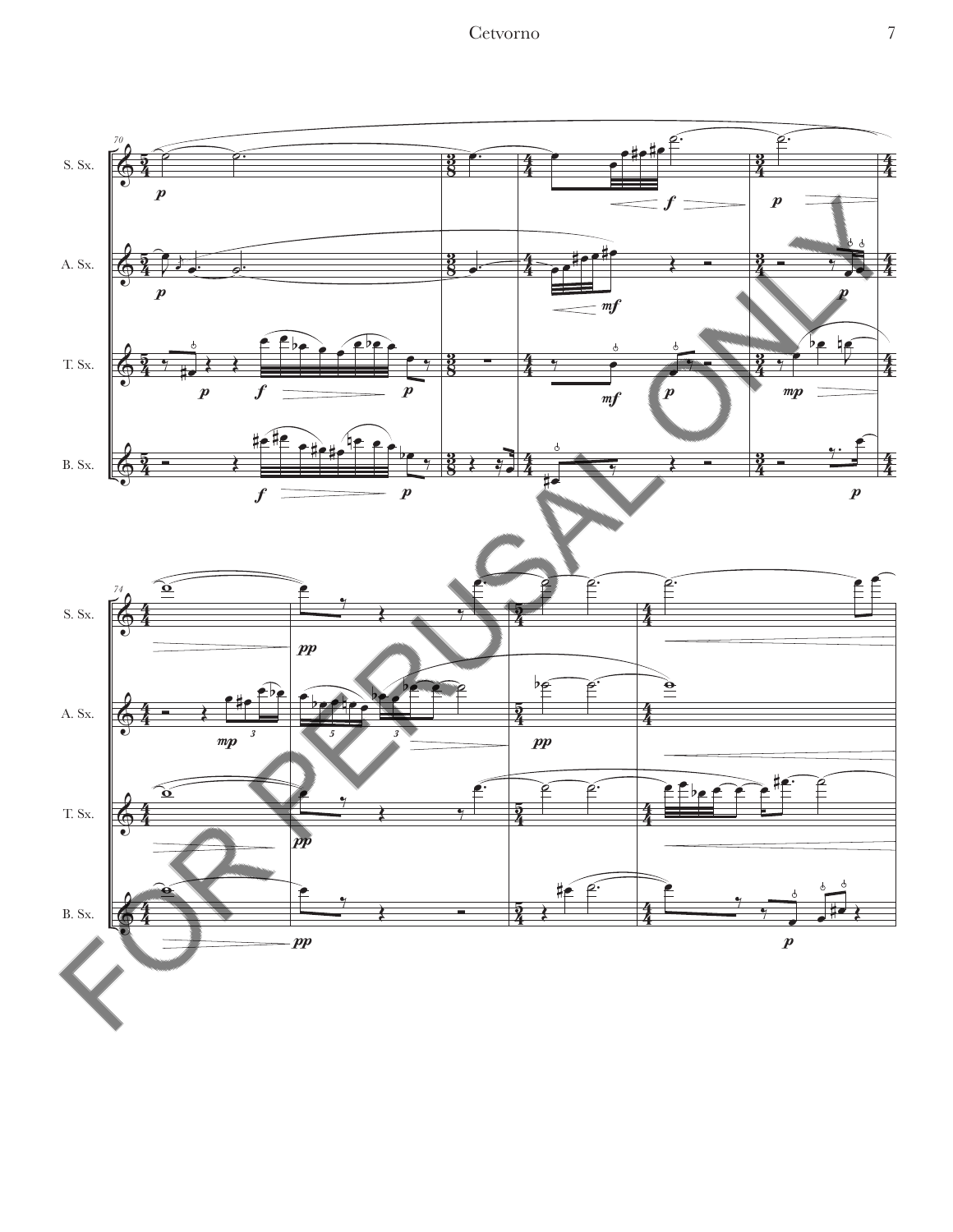![](_page_10_Figure_1.jpeg)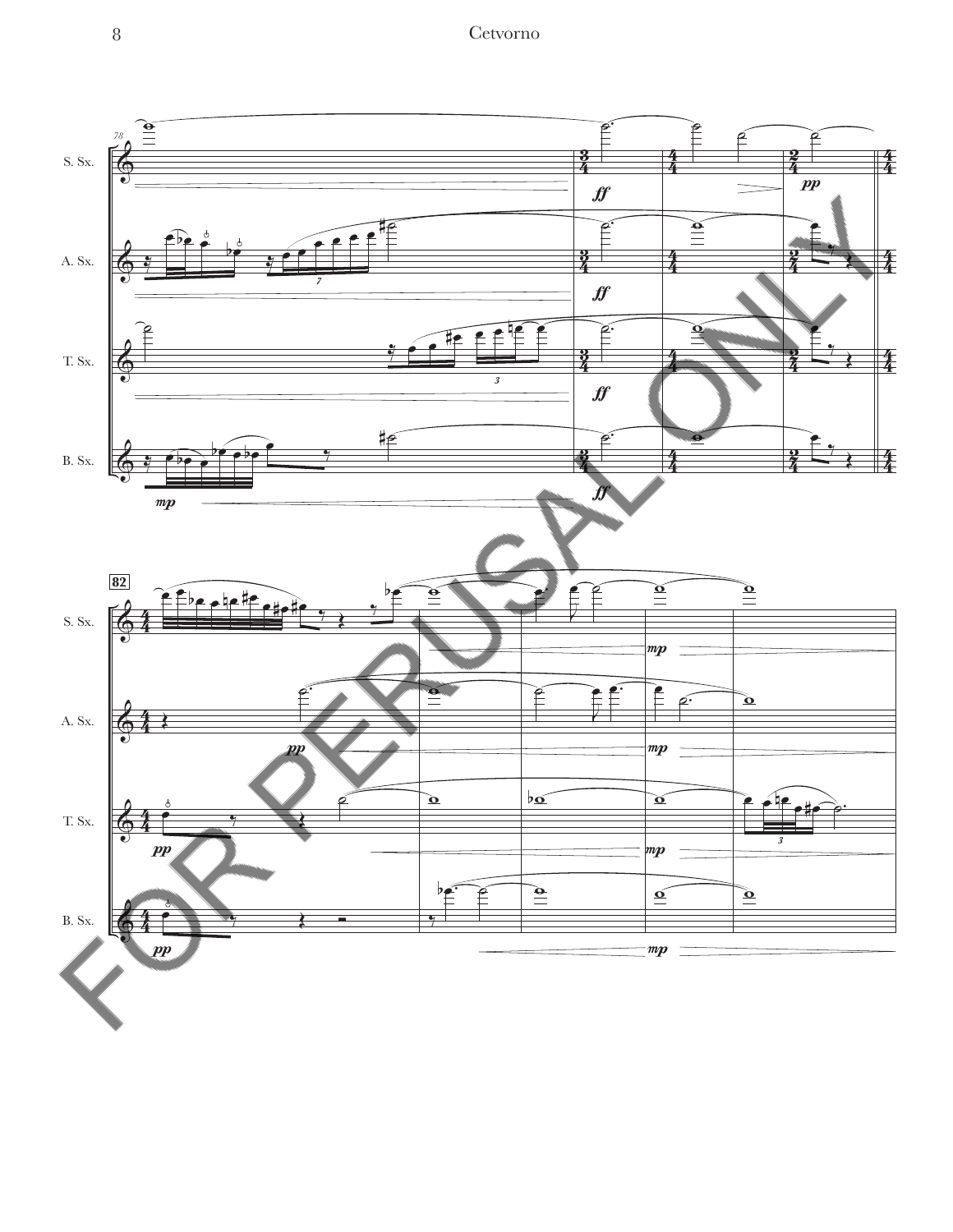![](_page_11_Figure_1.jpeg)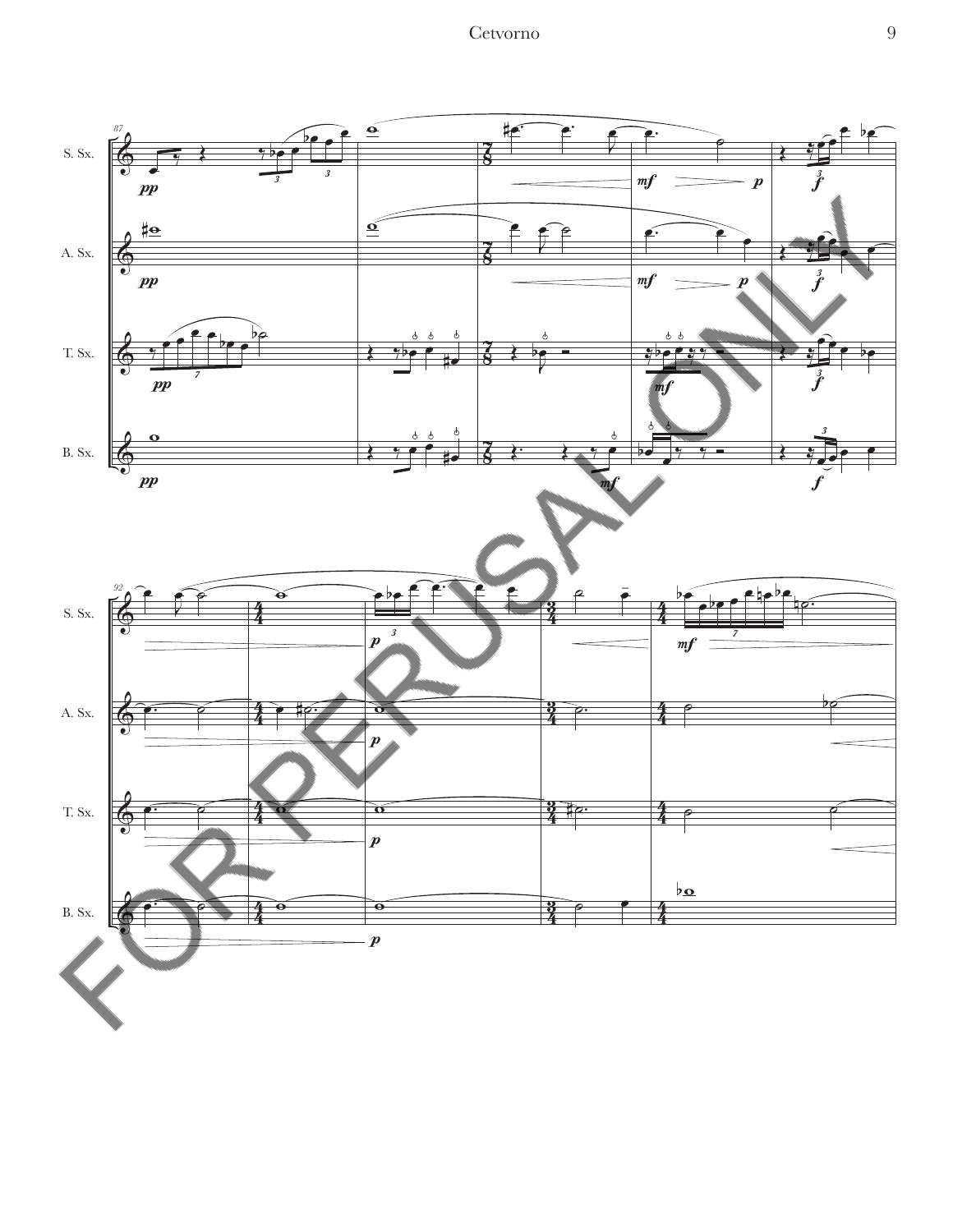![](_page_12_Figure_1.jpeg)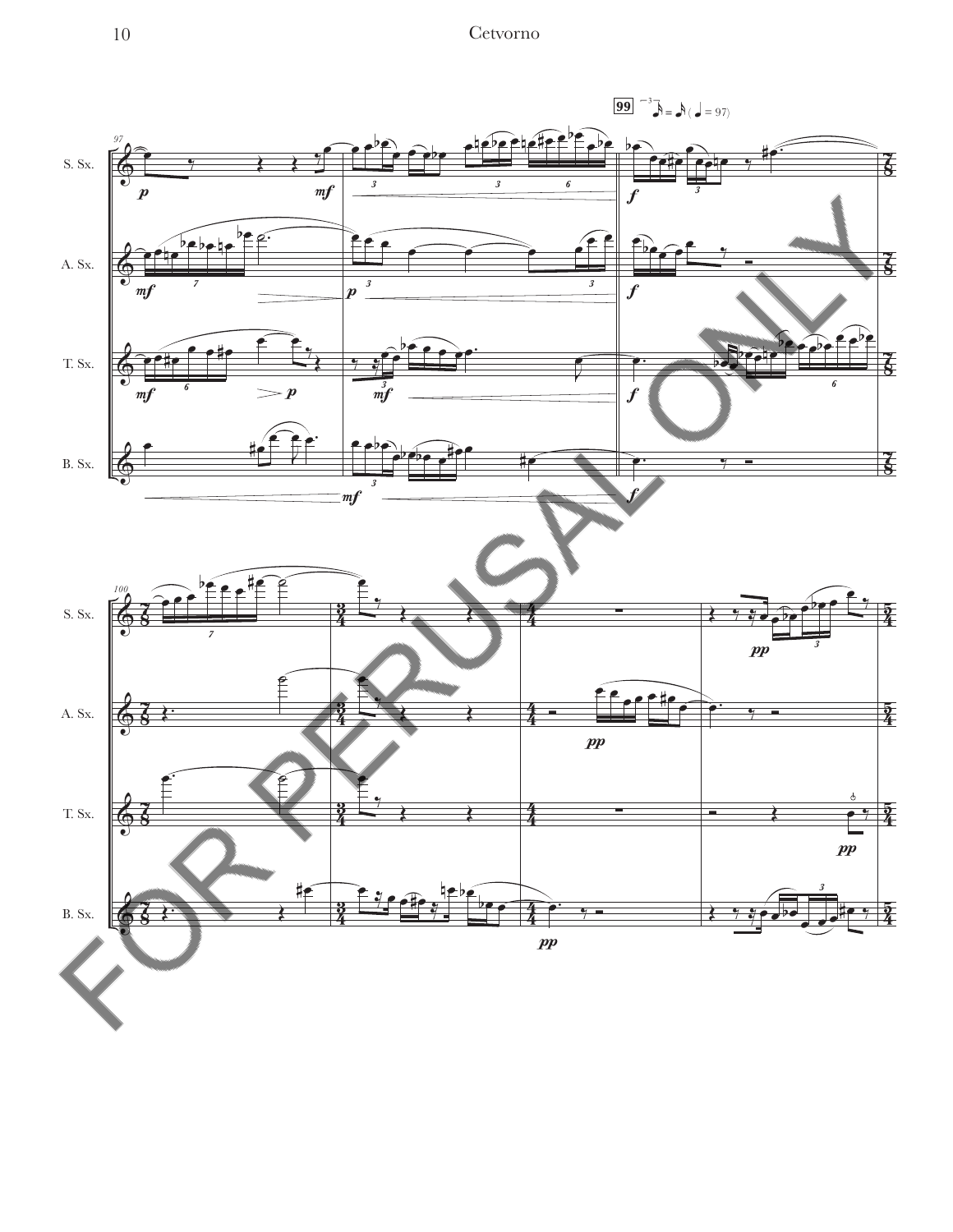![](_page_13_Figure_1.jpeg)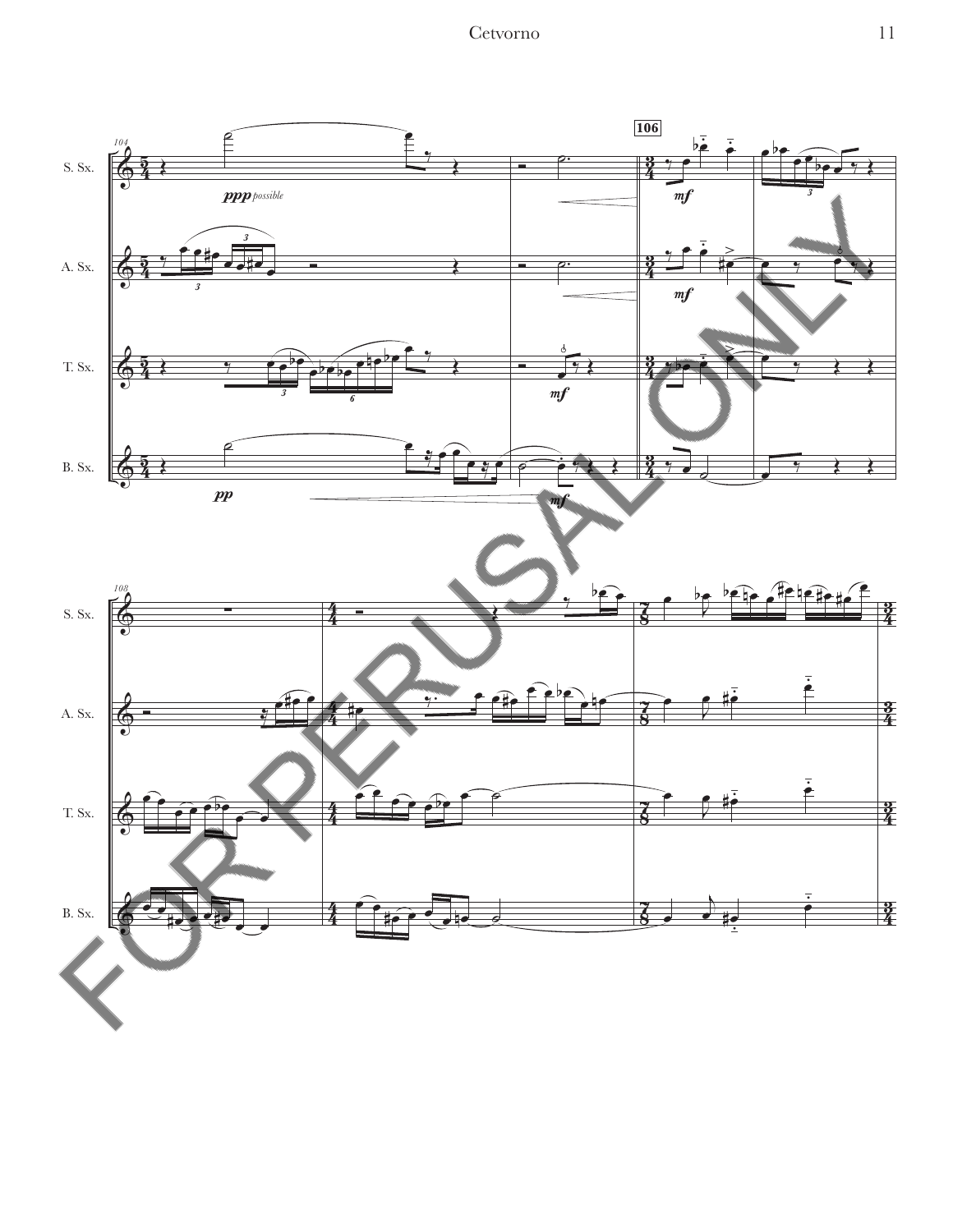![](_page_14_Figure_1.jpeg)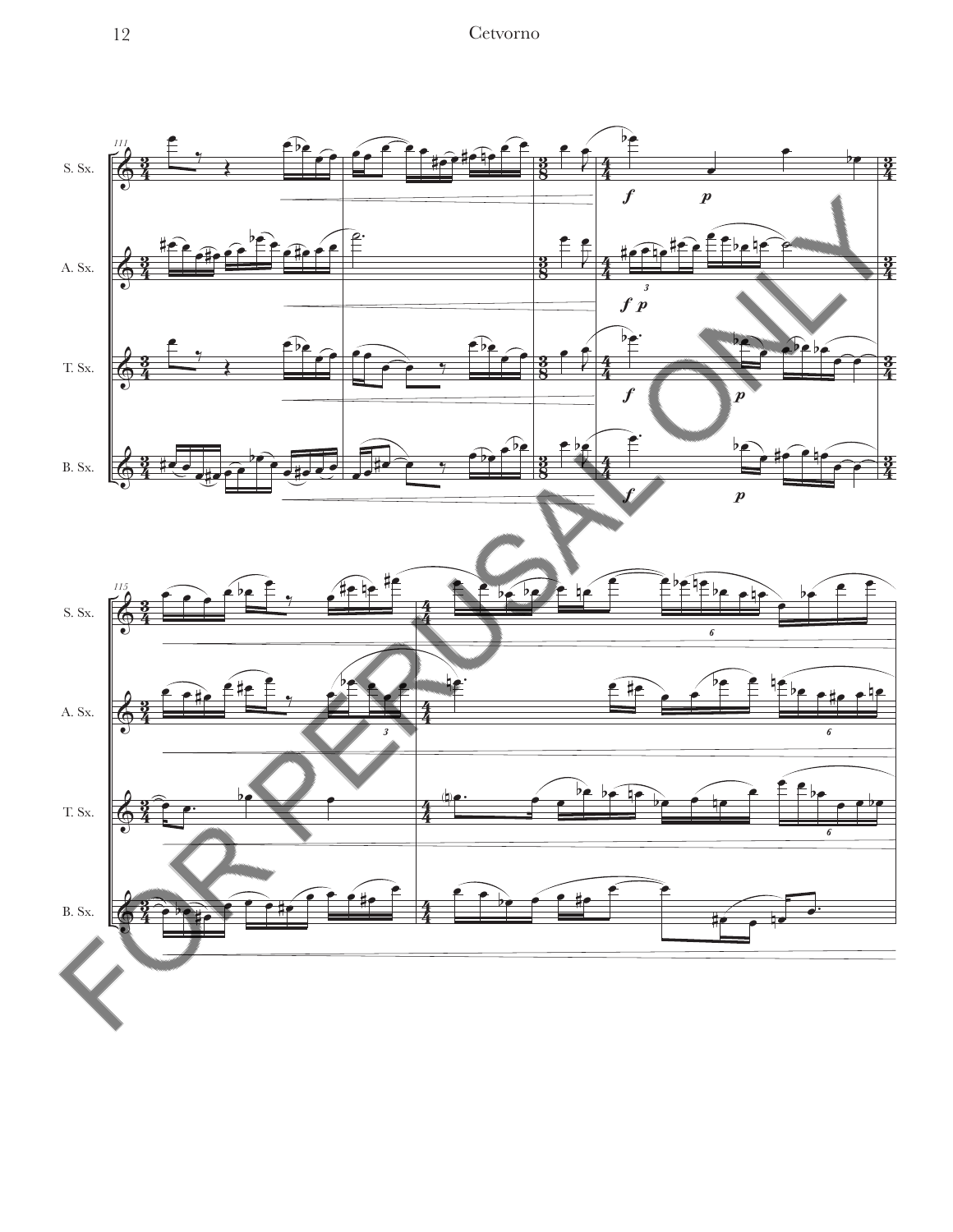![](_page_15_Figure_1.jpeg)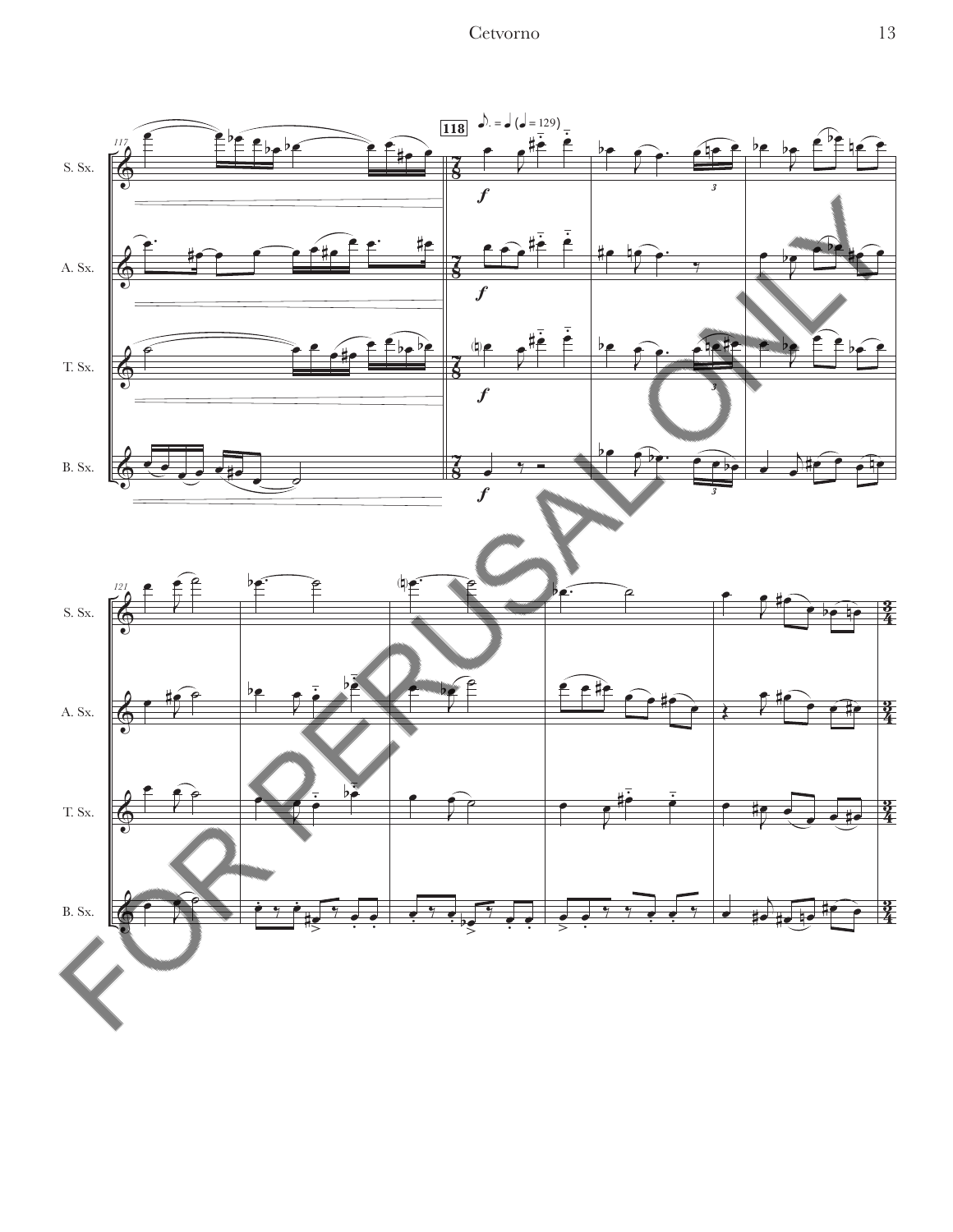![](_page_16_Figure_1.jpeg)

![](_page_16_Figure_2.jpeg)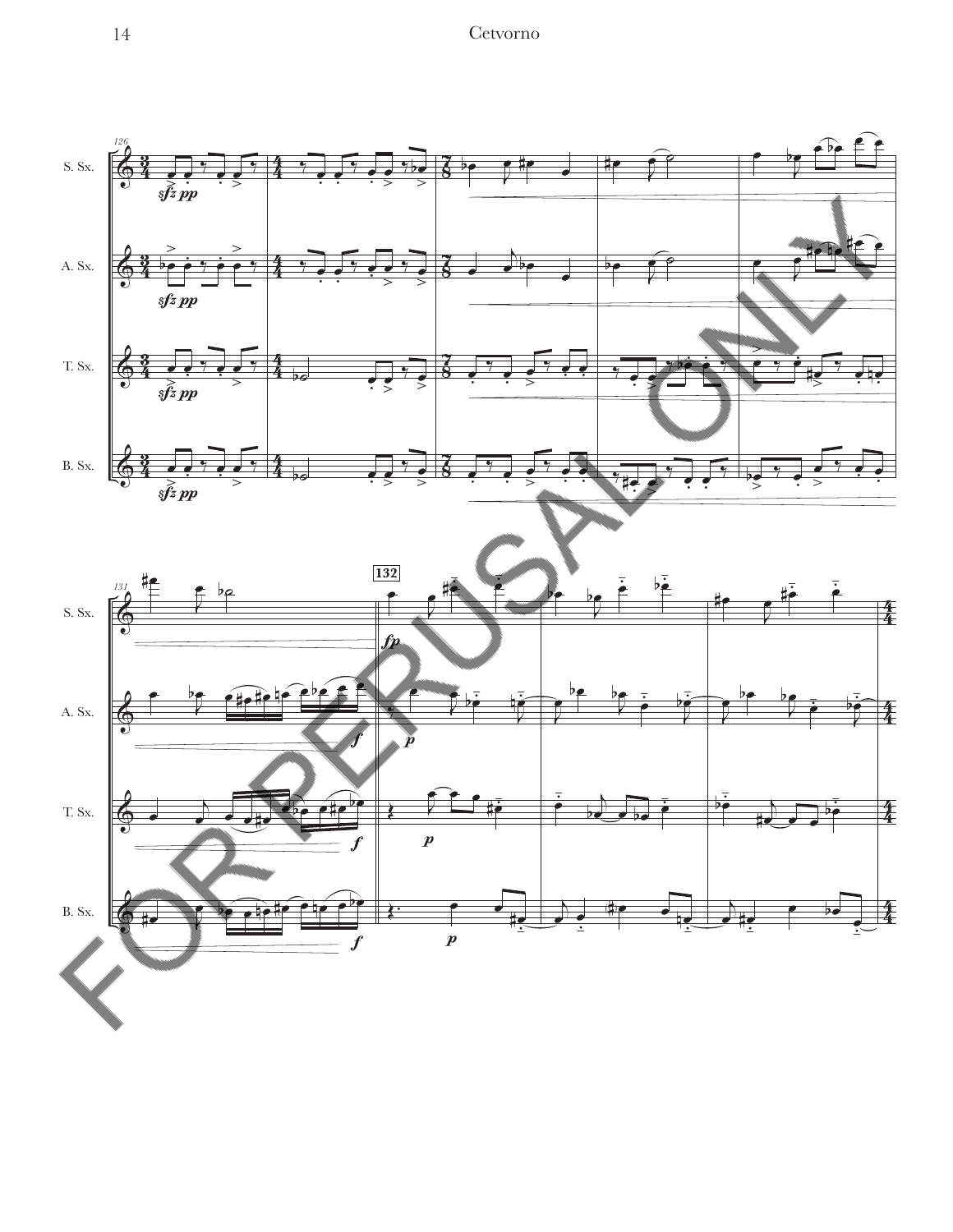![](_page_17_Figure_1.jpeg)

 $\bigcirc$ B. Sx. j <sup>œ</sup> <sup>œ</sup> <sup>œ</sup> bœ  $\overline{\cdot}$  e ie  $\frac{1}{2}$ J <sup>œ</sup> <sup>œ</sup> <sup>œ</sup> #œ  $\cdot$   $\cdot$   $\cdot$   $\cdot$  $b$ e e hebe e be e e hebe e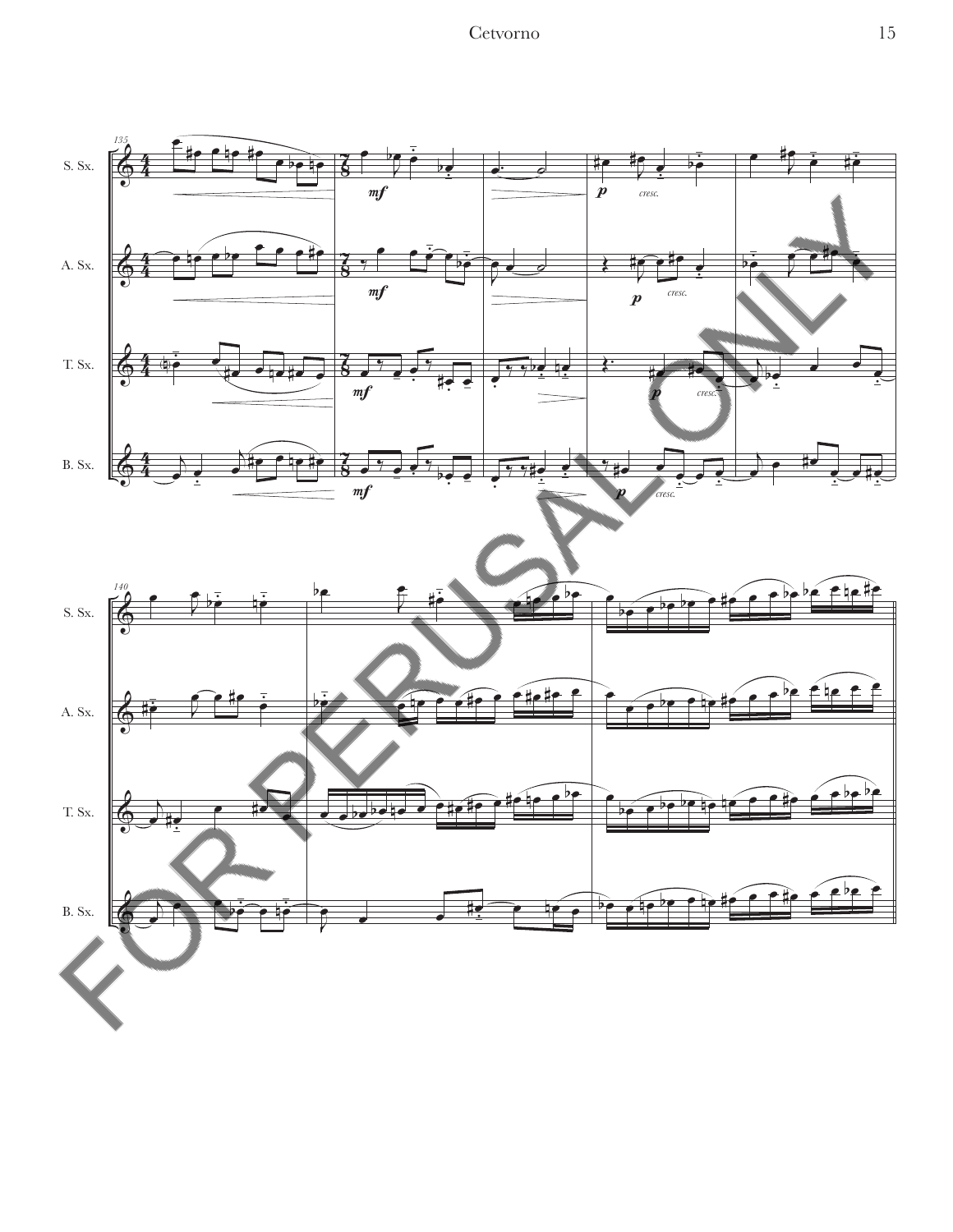![](_page_18_Figure_1.jpeg)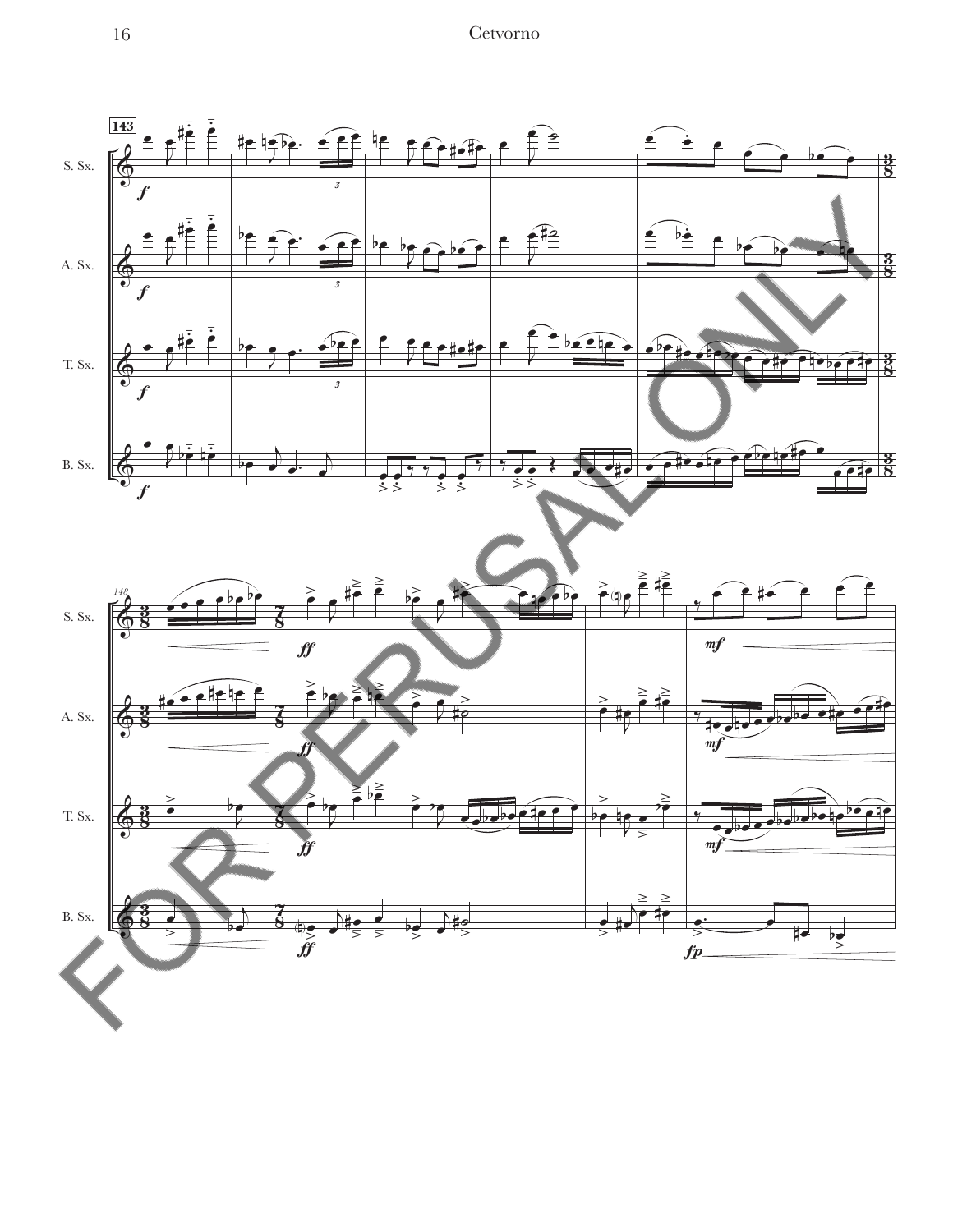![](_page_19_Figure_1.jpeg)

![](_page_19_Figure_2.jpeg)